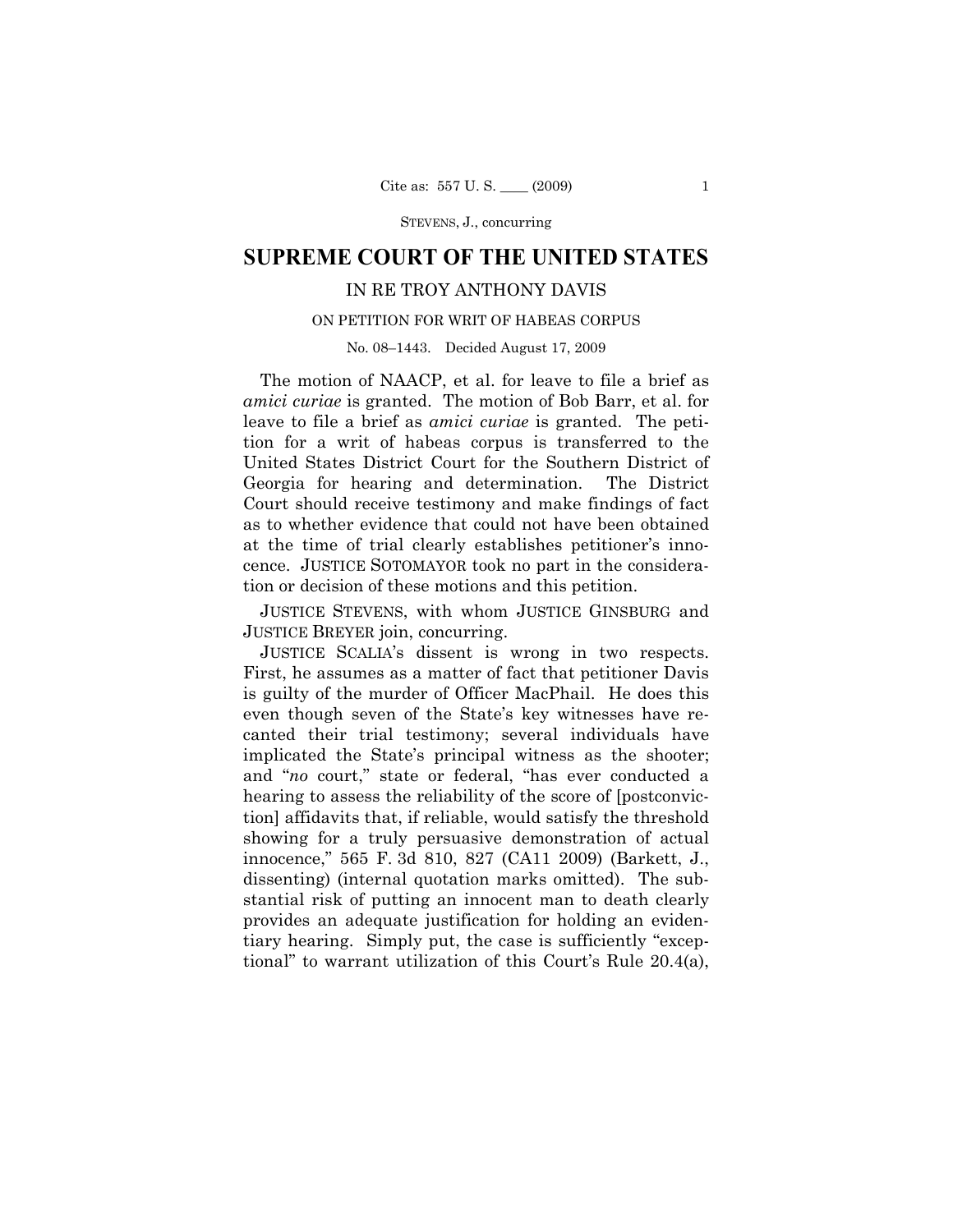#### STEVENS, J., concurring

28 U. S. C. §2241(b), and our original habeas jurisdiction. See *Byrnes* v. *Walker*, 371 U. S. 937 (1962); *Chaapel* v. *Cochran*, 369 U. S. 869 (1962).

 Second, JUSTICE SCALIA assumes as a matter of law that, "[e]ven if the District Court were to be persuaded by Davis's affidavits, it would have no power to grant relief" in light of 28 U. S. C. §2254(d)(1). *Post*, at 2. For several reasons, however, this transfer is by no means "a fool's errand." *Post*, at 5. The District Court may conclude that  $\S 2254(d)(1)$  does not apply, or does not apply with the same rigidity, to an original habeas petition such as this. See *Felker* v. *Turpin*, 518 U. S. 651, 663 (1996) (expressly leaving open the question whether and to what extent the Antiterrorism and Effective Death Penalty Act of 1996 (AEDPA) applies to original petitions). The court may also find it relevant to the AEDPA analysis that Davis is bringing an "actual innocence" claim. See, *e.g., Triestman* v. *United States*, 124 F. 3d 361, 377–380 (CA2 1997) (discussing "serious" constitutional concerns that would arise if AEDPA were interpreted to bar judicial review of certain actual innocence claims); Pet. for Writ of Habeas Corpus 20–22 (arguing that Congress intended actual innocence claims to have special status under AEDPA). Even if the court finds that  $\S2254(d)(1)$  applies in full, it is arguably unconstitutional to the extent it bars relief for a death row inmate who has established his innocence. Alternatively, the court may find in such a case that the statute's text is satisfied, because decisions of this Court clearly support the proposition that it "would be an atrocious violation of our Constitution and the principles upon which it is based" to execute an innocent person. 565 F. 3d, at 830 (Barkett, J., dissenting); cf. *Teague* v. *Lane*, 489 U. S. 288, 311–313 (1989) (plurality opinion).

JUSTICE SCALIA would pretermit all of these unresolved legal questions on the theory that we must treat even the most robust showing of actual innocence identically on